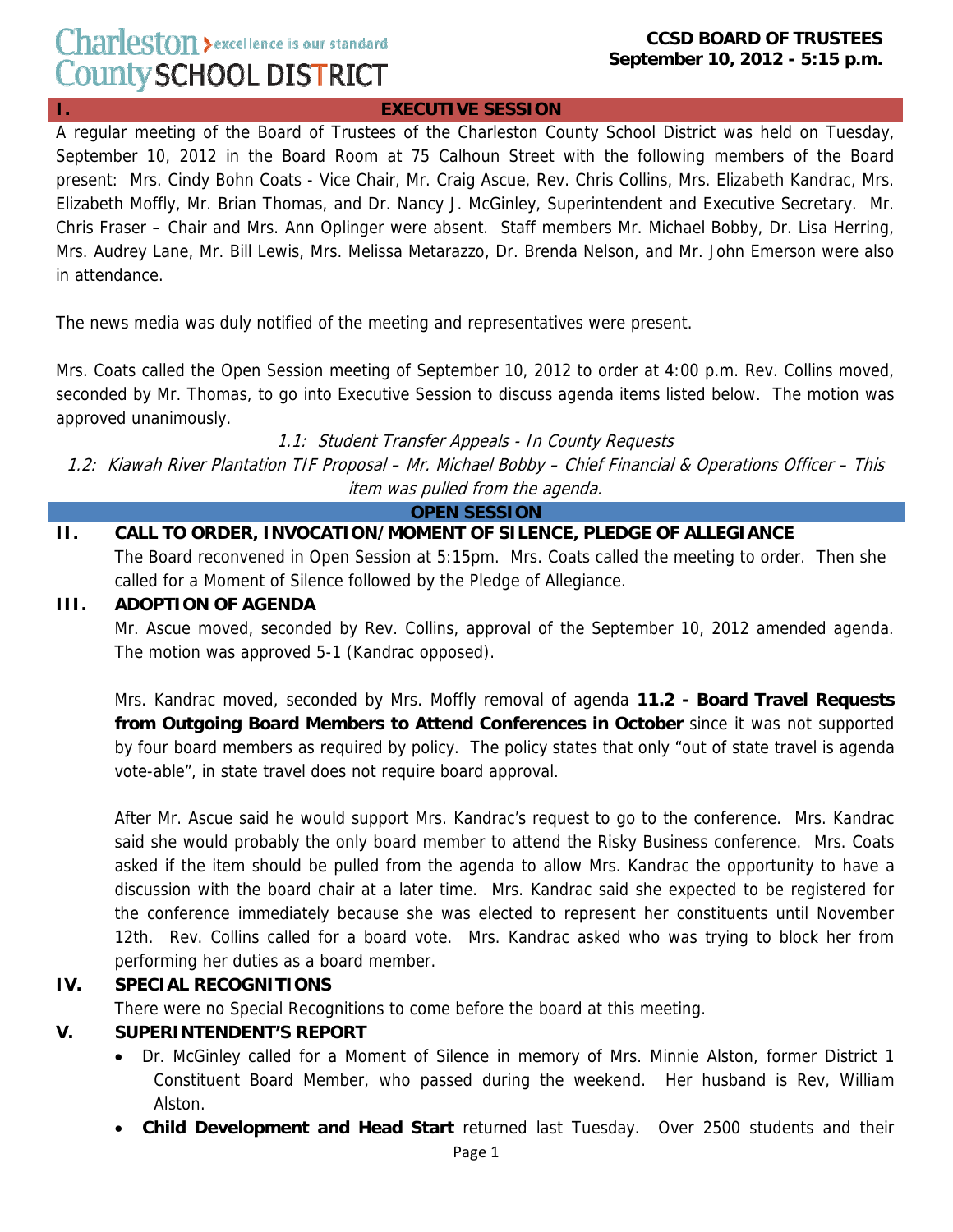families were welcomed into the CCSD family. The role the CD and Head Start programs play is to prepare kids for kindergarten

- **Seventh-day Enrollment** is the highest it has been since 1999. This represents a 1523 student increase from last year. The district's enrollment now 46,000. Dr. McGinley shared her opinion about the increase in enrollment attributing it mainly to families choosing CCSD over other options.
- Trident United Way (TUW) Campaign kicked off this Friday. Dedicated volunteers from local businesses were at schools painting classrooms and hallways, building shelves and tutoring. Bosh employees were out in full force at Lambs Elementary. Fifty members from Joint-based Charleston spent the day at Jane Edwards Elementary improving the grounds and Benefit Focus staff members were at Liberty Hill Academy. Dr. McGinley thanked companies and others across the county who routinely volunteer in CCSD schools. Last year CCSD raised \$116,000 for TUW. The district's goal this year is to raise \$125,000. An investment in TUW is an investment in students and families.
- **Charleston Achieving Excellence Update** the update tonight will focus of Neighborhood Planning Team result for Murray LaSaine Elementary. Mrs. Ruth Taylor, Assistant Associate Superintendent of the Elementary School Learning Community will present information from the Neighborhood Planning Team results.
	- o Rev. Collins requested pre-k level Head Start student enrollment. Ms. Terri Shannon said approximately 2,000. Hel also requested enrollment information on the number of students below kindergarten level. Mr. Bobby said that information was included in a recent Friday Update that was sent to the board. Mrs. Kandrac asked Mr. Bobby to provide information on head start again since many questions are answered in the Friday Updates are not shared with constituents. Mrs. Kandrac asked what year Child Development (CD) was included in district's enrollment and if birth to three included in the district's 46,000 enrollment number. Ms. Terri Shannon said last year (2011) for Head Start began and CD began much earlier.
	- o Mr. Ascue requested staff look at the number of students the district loses and why. He also commented on Dr. McGinley's mention of Mrs. Minnie Alston. Mrs. Alston was a tired-less educator that worked in Title I schools in the district. She spoke often about how students that had to ride a bus downtown to be educated and advocated for equality for all students.
	- o Mrs. Kandrac requested the Police report and spoke about a policy amendment for district drivers' needing a chauffer's license.
	- o Mrs. Moffly asked if number included charter students. Mrs. Coats said it was. Dr. McGinley said there were 3,300 charter students.

# **VI. VISITORS, PUBLIC COMMUNICATIONS**

1. Mr. Thomas Colleton from District 1 Constituent Board thanked Dr. McGinley for remembering Mrs. Alston. Mr. Colleton said Mrs. Alston often joked about having to load up a bus to bring community members to Calhoun Street to get something done. Then he spoke about the news article about low enrollment at Lincoln HS and questioned if it was necessary to bring a bus load of community members to Calhoun Street to address District 1 issues.

# **VII. APPROVAL OF MINUTES/EXECUTIVE SESSION AGENDA ITEMS**

# **7.1: Open Session Minutes of August 27, 2012**

Mrs. Kandrac moved, seconded by Mrs. Coats, approval of the Open Session Minutes of August 27, 2012 with revisions provided earlier by Mrs. Kandrac. The motion was approved with a vote of 6-0.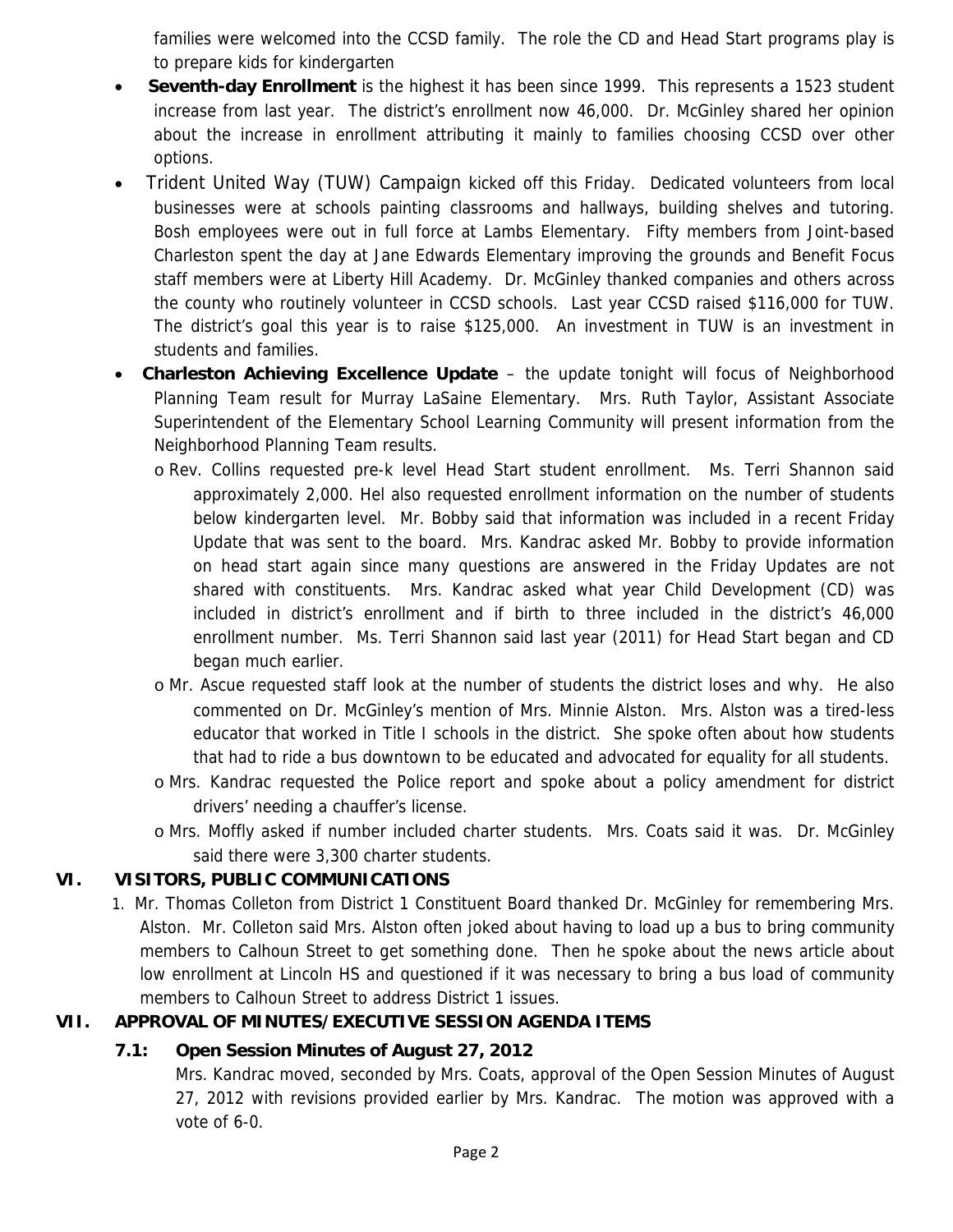### **7.2: Motions of Executive Session of September 10, 2012**

The board voted on Motions of Executive Session of September 10, 2012 as follows:

### **1.1: Student Transfer Appeals - In County Requests**

Rev. Collins moved, seconded by Mr. Ascue, to approve the following student transfer appeal recommendations. The motion was approved 6-0.

- $\bullet$  1.1A Approve
- $\bullet$  1.1B Approve

Mr. Ascue requested capacity information be added to Student Transfer spreadsheet. Rev. Collins requested a monthly capacity report.

# **1.2: Kiawah River Plantation TIF Proposal – Mr. Michael Bobby – Chief Financial & Operations Officer - Pulled**

Since this item was pulled from the Board agenda. No action was taken.

# **7.3: A. Financial Minutes of August 27,2012**

Mrs. Kandrac moved, seconded by Mr. Ascue, approval of the Financial Minutes of August 27, 2012. The motion was approved with a vote of 6-0.

Mrs. Kandrac asked about the final amount for the Workers' Compensation item. Ms. Enck said case has not been settled at this time.

# **VIII. CAE UPDATE**

# **8.1: Murray LaSaine ES – Neighborhood Planning Team Results – Mrs. Ruth Taylor – Assistant Associate Superintendent ES Learning Community**

Mrs. Taylor presented information on the Murray LaSaine ES NPT Results as follows.

- **Why school choice?** 
	- o Student Achievement and educational equity
	- o Increase parent support and involvement in schools
	- o Decrease racial isolation
	- o Provide alternative types of learning environments that may better match children's needs.
	- o *Encourage the creativity of educators*.
	- o Spur schools to match the needs of today's families through expanded services and extended hours.
- **Current Enrollment at Murray LaSaine Elementary** 
	- o Continued decrease in the last five years
	- o Current enrollment is 195
- **Neighborhood Planning Team participants** 
	- o Principal, Teachers, Parents, PTA, Community, Constituent School Board, Institute of Higher Learning and District Support
- A sample survey was sent by the Murray LaSaine ES principal to James Island Parents. Based on the survey the Neighborhood Planning Team concluded that most students would probably not leave Stiles Point or Harborview to attend Murray LaSaine for a strong Math Program, which was high on the list of programs recommended, because those schools already have strong math programs. Upon receipt of the survey, there was a discussion about a Montessori School which was also discussed in earlier years. After visits were made to Montessori and academic focused schools, the NPT voted unanimously voted to support the Montessori Program. Mrs. Taylor shared data on the number of students waiting to get into a Montessori program was shared.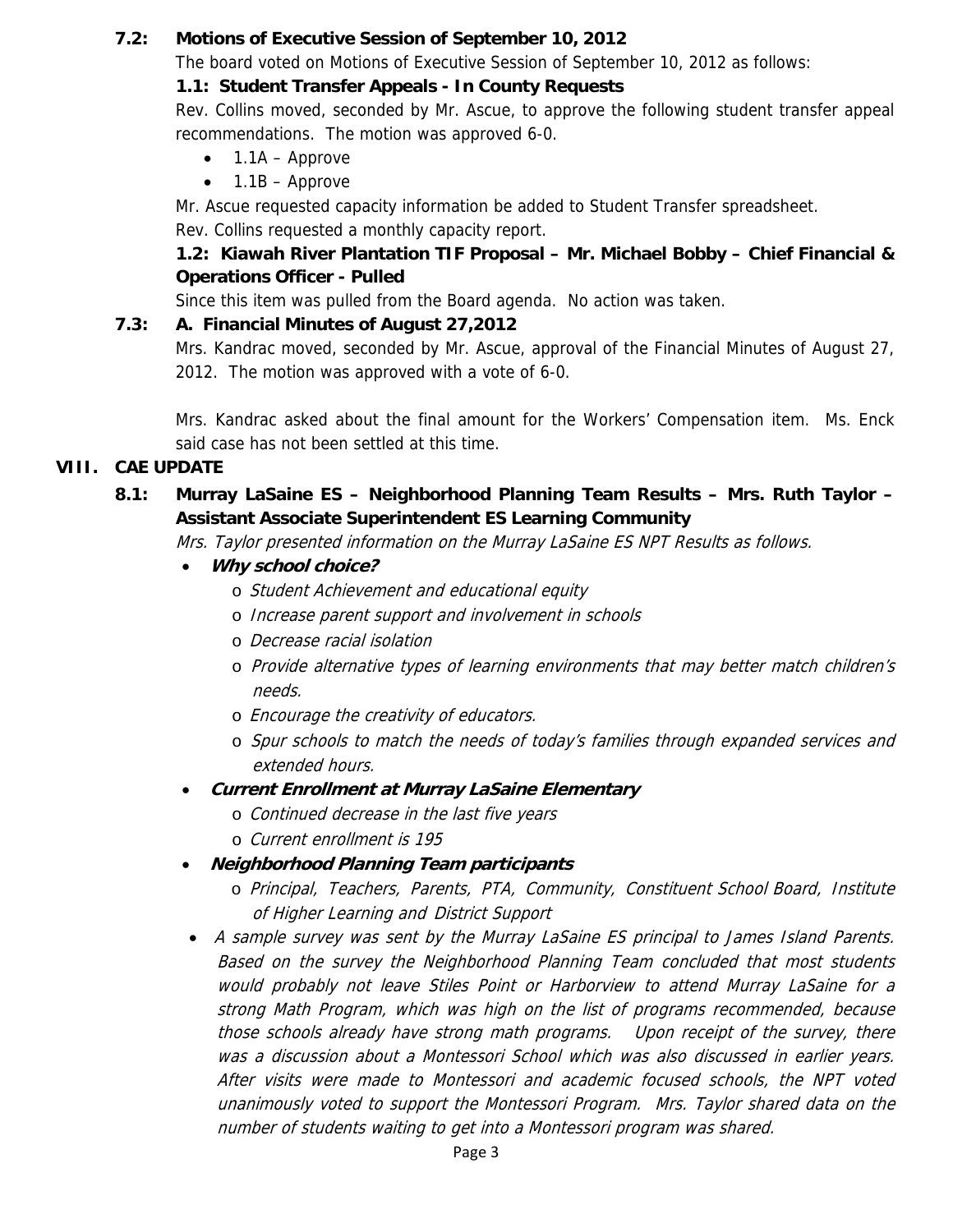- o Rev. Collins asked if the proposal was to make the entire school Montessori. Mrs. Taylor confirmed and stated that the current enrollment is very low at Murray LaSaine ES. Rev. Collins how many parents had students that currently attend Murray LaSaine. Mrs. Taylor said even though several opportunities were extended parental attendance was not good. Rev. Collins said while he supports the Montessori program, he wants parental involvement even if it meant scheduling a cookout and extending invitations to parents. He prefers having both--a traditional program and a Montessori Program. Mrs. Taylor shared other options on James Island to include available seats at James Island Elementary. Rev. Collins inquired about the various groups that support the Montessori program reiterating that he wanted the involvement of MLES parents. Dr. McGinley responded to Mr. Collins regarding the composition of the NPT and said the list of participants is the same list followed since she wrote a paper outlining composition of the of NPT. Also, she said many opportunities were extended to parents. When there appeared to be a controversy with the Montessori program at James Simons, Dr. Nelson and parent educators knocked on doors to get input from James Simons ES parents. Murray LaSaine has been under enrolled for many years. In order to renovate the school, decisions must be made on the program that would be housed there and funds are available in the current building plan for renovations for M. LaSaine ES. If parents choose not to have their children in a Montessori, they may choose to send their kids to James Island Elementary where there is space. If it is the wish of the board, the program could be phased out similar to what's being done at James Simons ES. Dr. McGinley also shared the zone chart and said if a Montessori program is placed at that school, there would be a Montessori program in each of the four zones.
- o Rev. Collins asked if the proposal is to make the entire school a Montessori school. Mrs. Taylor said this is the first part of the project and final decisions are not available at this time. Rev. Collins asked about the capacity of Murray LaSaine. Mrs. Coats said 375. Also, Rev. Collins asked the racial makeup of students. Mrs. Taylor said more than 90% African Americans with a very low percentage of others. Mrs. Taylor said the previous principal Mr. Bright extended many opportunities to reach parents to visit Montessori program. Rev. Collins suggested a picnic type event be scheduled for parental involvement purposes to educate parents about the Montessori program
- o Mrs. Kandrac inquired about the current principal is at Murray LaSaine ES asking if he was certified as an Elementary School principal. Mrs. Taylor said Mr. James Reinhardt, the interim principal was certified to be an elementary school principal. Mrs. Kandrac requested an updated copy of the 2016 zone chart and surveys from Lincoln HS rezoning meeting. She asked again the number of surveys received from parents. Mrs. Taylor shared the following. The NPT discussed the results of the surveys received. Mrs. Kandrac asked how many surveys were submitted. Mrs. Taylor replied, Murray LaSaine ES -121, Harborview ES- 303, Stiles Point ES - 396, James Island ES – 59 and Head Start – 8.
- o Mr. Thomas inquired about the number of parents that supported a strong math and science program but would probably not be willing to leave their school and said a strong math and science program would probably turn the school around.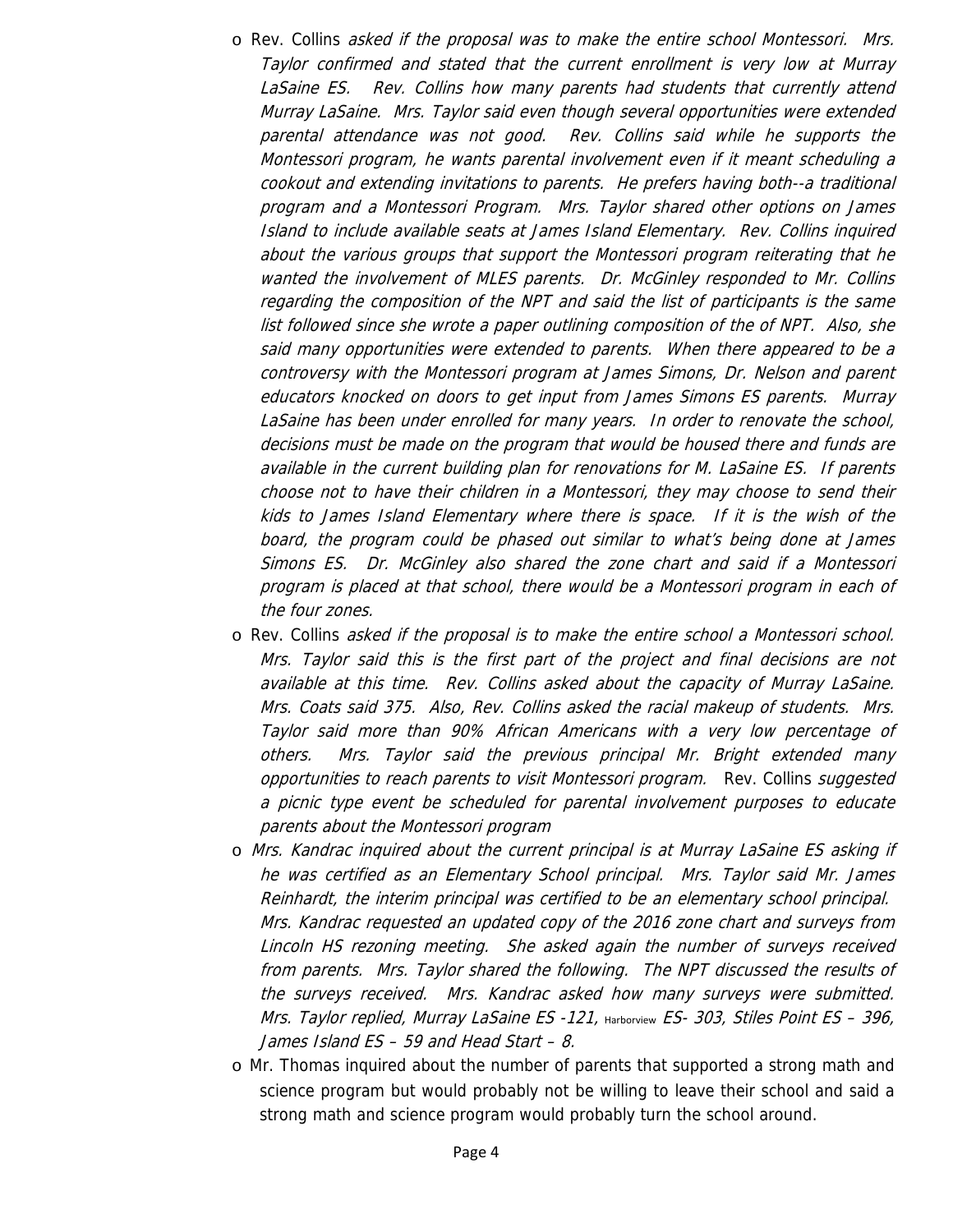- o Mr. Ascue inquired about a program to serve mentally challenged students at M. LaSaine. Mrs. Taylor the program would serve all students. Mr. Ascue suggested some sort of outreach to include going to homes, churches and other means. He concluded that enrollment would increase if more effort was made to attract more students.
- o In response to Mrs. Kandrac question about grade levels that would be served, Mrs. Taylor said early childhood through 5<sup>th</sup> grade.
- o Rev. Collins asked about grandfathering in current students there. Mrs. Taylor said they would. It would have partial magnet status.
- o Dr. McGinley said 125 out of 195 responses is very high for Murray LaSaine. The school reached out to parents and offered to take them to see the Montessori program. Mrs. Ruth Taylor said she would bring exact numbers from sign in sheets. Mrs. Taylor said parents could write option in if what they wanted was not listed.
- o Mr. Thomas asked if other options were listed by parents. Mrs. Taylor said they provided options but there wasn't enough support to move forward.
- o Mrs. Kandrac asked for rankings of options offered for M. LaSaine ES. Mrs. Taylor said Math and Science was number one for the community but Montessori was number one for the Neighborhood Planning Team.
- o Mrs. Kandrac requested surveys be left with secretary for her to look at. Mrs. Taylor said she would leave them with Mrs. Stoney. Mrs. Kandrac asked about the low number of surveys from James Island ES. Mrs. Taylor said it was probably not sent out on time.
- o Mrs. Coats asked about the next steps. Mrs. Taylor said the NPT work is done.

# **IX. MANAGEMENT REPORT(S)**

# **X. COMMITTEE REPORT(S)**

**10.1: Audit & Finance Committee – Mrs. Cindy Bohn Coats -** Mrs. Coats said A&F on Thursday Sept  $16<sup>th</sup>$  at 3pm.

### **10.2: Policy Committee – Mrs. Elizabeth Moffly**

### **A. Second Reading – Policy DKC - Expense Authorization, Reimbursement**

Mrs. Moffly moved, seconded by Mr. Ascue, approval of the Second Reading of Policy DKC – Expense Authorization Reimbursement. The motion was approved 6-0.

Mrs. Moffly said the only change is "board member and".

### **B. Second Reading – Policy GBEBDA - Cell Phone Acceptable Use**

The Board discussed on the Second Reading of Policy GBEBDA – Call Phone Acceptable Use recommendation. The first reading was approved on 7/23/12.

Mrs. Moffly said several things were changed. Rev. Collins and Mrs. Moffly said there were allowances for hands free phone.

Mr. Emerson said the draft included in the agenda has alternate paragraphs and he wasn't sure how they got there. The second bulleted paragraph was intended to delete the first bulleted paragraph and the first one should be deleted. Rev. Collins said the second part was inaccurate. Mrs. Coats suggested it be pulled until the next meeting Sept.  $18<sup>th</sup>$  at 9:15am.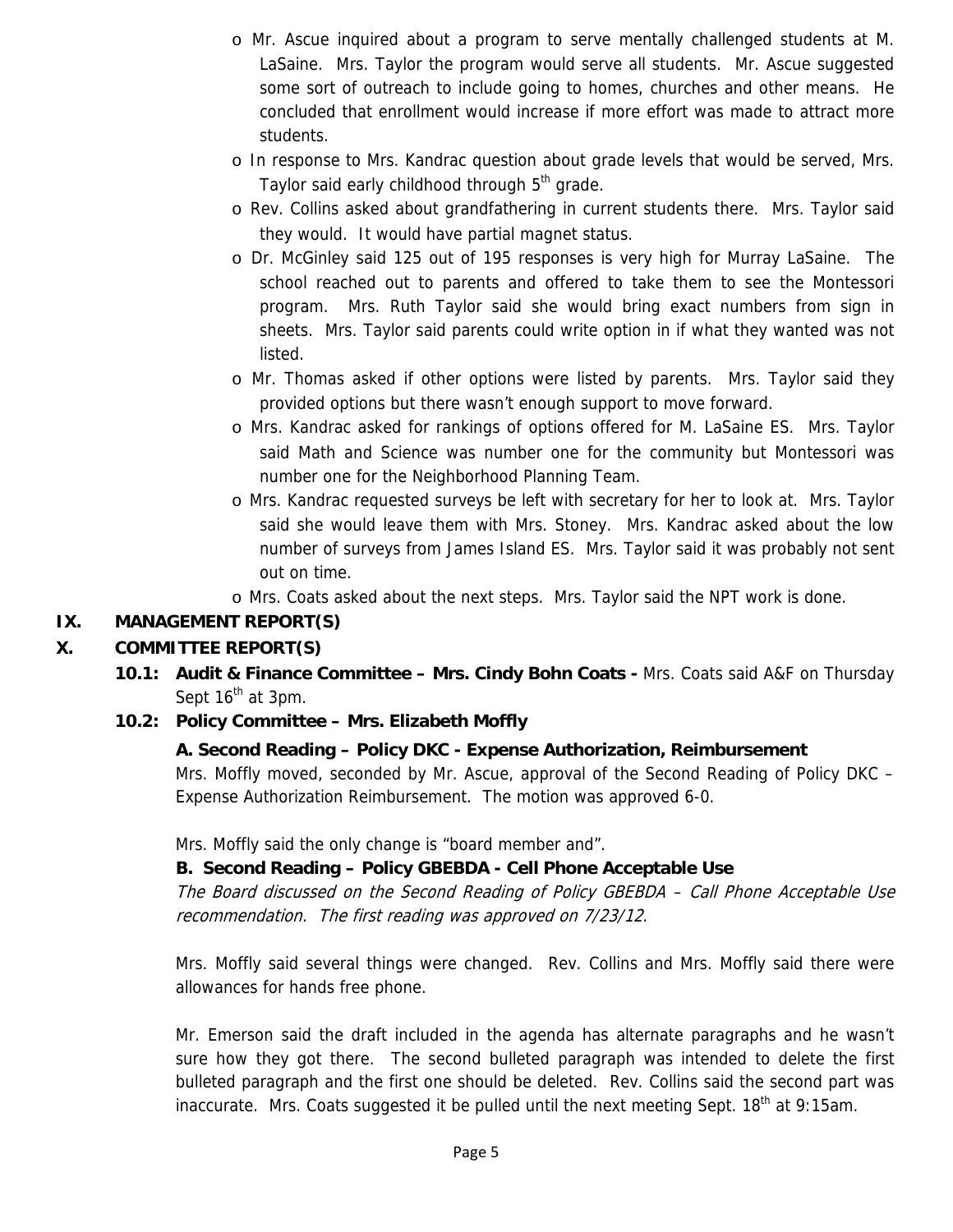Mrs. Coats requested it be added to the September  $24<sup>th</sup>$  agenda for second reading after it is corrected since two members from the policy committee (Collins and Moffly) were unsure of what it should be. Mr. Emerson tried to clarify revisions and said some language should be deleted. He also said sometimes there are so many revisions it is impossible to display all of them.

Mrs. Kandrac said paralegal has done a great job for years. Normally policy has lines striking through old language. Mr. Emerson said it is not marked because sometimes if a policy has been re-written so much, it would not be legible if all revisions were shown.

Mrs. Moffly agreed to take this policy back to the Policy Committee.

### **XI. POTENTIAL CONSENT AGENDA ITEMS**

**11.1: Procurement Audit for FY 2011-2012 Mr. Michael Bobby – Chief Financial & Operations Officer** 

Mr. Thomas moved, seconded by Mr. Ascue, approval of the recommendation to accept the Procurement Audit for FY 2011-12 as presented. The motion was approved 5-1 (Kandrac).

Mr. Bobby said as instructed at a previous meeting, the Procurement Audit is brought back to the board. The letter of "agreed upon" items has been addressed. The result of the procurement audit is strong compared to audits prepared five years ago because the district has improved its processes. Also, the timeline was improved and it was prepared closed to the end of the fiscal year and the district chose to have it done annually instead of the required every three years. Mrs. Moffly asked about the directive of the budget and control board. Mr. Bobby said it's included in email in the board's the packet and the district followed those directions. Due to proper protocol the Policy Committee has addressed, the board has approval audit authority for all district audits. The RFP from 2007-2008 was actually for 8 years. That still doesn't get the district out of the four year period to utilize the company the district is now using, as required by the state. So it was really a 2008-2010 RFP with the additional option but it does not get the district from approval for the three years that's being used at this time. She said since it was done in 2007, the procurement code changed requiring board approval of the district's procurement auditing services.

Mr. Bobby said the contract under current conditions was approved by the board in 2006 or 2007. Therefore authorization from RFP expired in 2011. Therefore, she would like honesty since talking about unauthorized procurement. She wants the recommendation amended to ask the superintendent to address the 1240.2 corrective actions which requires more than what is stated in document provided. She requested written language addressing the issue with corrective action taken to correct the issue and action taken against the individual staff member. Mr. Bobby asked Mrs. Coats for permission to ask Mr. Larry Finney to address the board.

Mr. Finney asked if this was about the annual financial audit or procurement audit. Mrs. Moffly said procurement audit. She asked if the RFP was issued for and opinion and when it went from opinion to agreed upon audit. Mr. Finney said there were discussion with Materials and Management Office (MMO) and when they do their work, the procedures are provided. The procedures come from the American Institute of Certified Public Accountants (CPA) said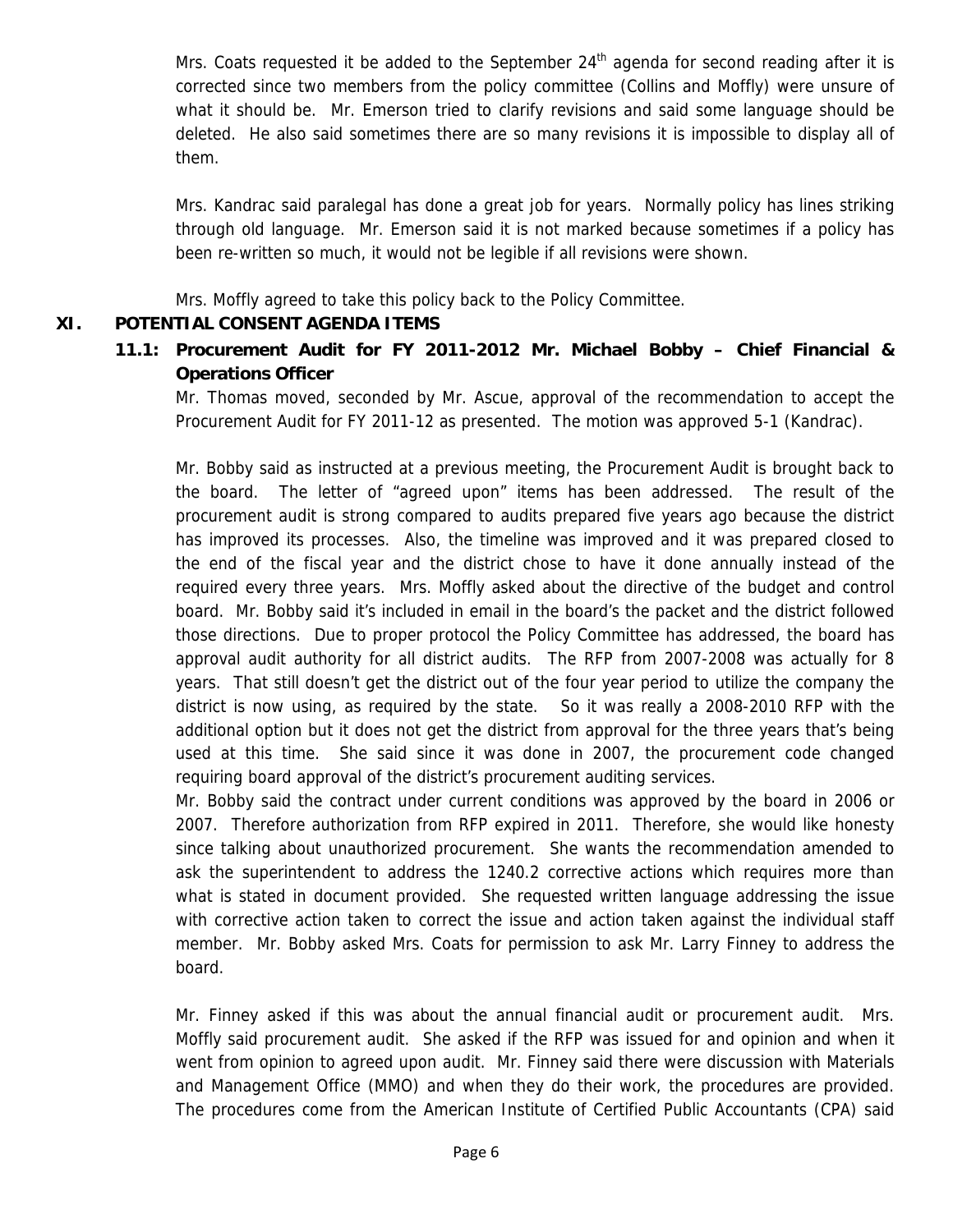when they do not have a judgment in the professional procedures or they the directions are provided by someone else, they are called an agreed upon procedure. However, he thinks since then, they have gone back to the regulations which call for an audit. That's why the letter was issued that agree upon procedures are no longer acceptable and it would be replaced by an audit.

Mrs. Moffly said she read the information from the Budget and Control board and it mentioned contacting someone for an opinion for the annual procurement audit. Mr. Finney said that is why it's been changed from opinion. She said the last audit the district received was also an agreed upon procedure. Mrs. Moffly said she just wanted to understand when the RFP changed to agree upon audits. Mr. Finney said it was just based on discussions with MMO and was statewide with CPA firms because it's what the regulations called for. Moffly said this is. Separate from the state's RFP because this is the district's RFP. Mr. Finney said it still didn't change the findings that were discussed in the Finance & Audit Committee meeting. So it has gone back to an audit opinion now.

Mrs. Moffly asked Mr. Bobby when the board voted on the change and said it had nothing to do with the auditing firm because they are doing an excellent job. However, it has to do with the district's policy and if part of that procedure is board approval, she doesn't recall staff receiving board approval.

Mrs. Coats asked Mrs. Moffly where she found that information. Mrs. Moffly said policy that says board approval is required is in the CCSD Procurement code 1240.1 - Unauthorized ratification of the Procurement Code. Her issue is board approval was not obtained for Greene, Finney, and Horton prior to the Procurement Audit being done. However, Mr. Bobby said staff followed the policy already in place. Going forward, the board will follow the new policy. Mrs. Moffly said the RFP expired in four years. Mrs. Coats said everyone else seems to think it expires in 2012 including the State Budget and Control Board. Mrs. Moffly said the procurement code changed February 2011. Mr. Ascue asked if the board changed that particular line item. Mrs. Moffly said she said earlier "as the governing board of this district the Board shouldn't have to ask an employee for permission regarding an audit". Then she concluded that regardless to what was said in the letter received, it was an unauthorized audit. Mrs. Coats said moving forward it would be brought to the board for approval. Mr. Bobby said the board approved the contract which specified the number of years it could be extended. Mr. Feil will verify same. They now have directives that will be followed going forward. Mrs. Coats said the minutes said the motion of February  $3<sup>rd</sup>$  failed 6-3.

Mr. Ascue said he understood Mrs. Moffly's concern. The RFP should have come to the board. Mr. Ascue asked Moffly if she had a problem working with the firm. Moffly said she didn't. Mrs. Moffly her concern is that the district issued something that did not have board approval. She said the district enforces policies and hold staff accountable if policies are not followed. Therefore, there be some type of corrective action to correct this mistake and that it incident is documented by the superintendent. Mrs. Coats asked Mrs. Moffly if she wanted to bring this item back to the board at a future meeting for board discussion. Mrs. Moffly requested written corrective action be a part of motion that the policy be followed in its entirety. Mr. Thomas would not accept a friendly motion since he didn't have details and suggested another motion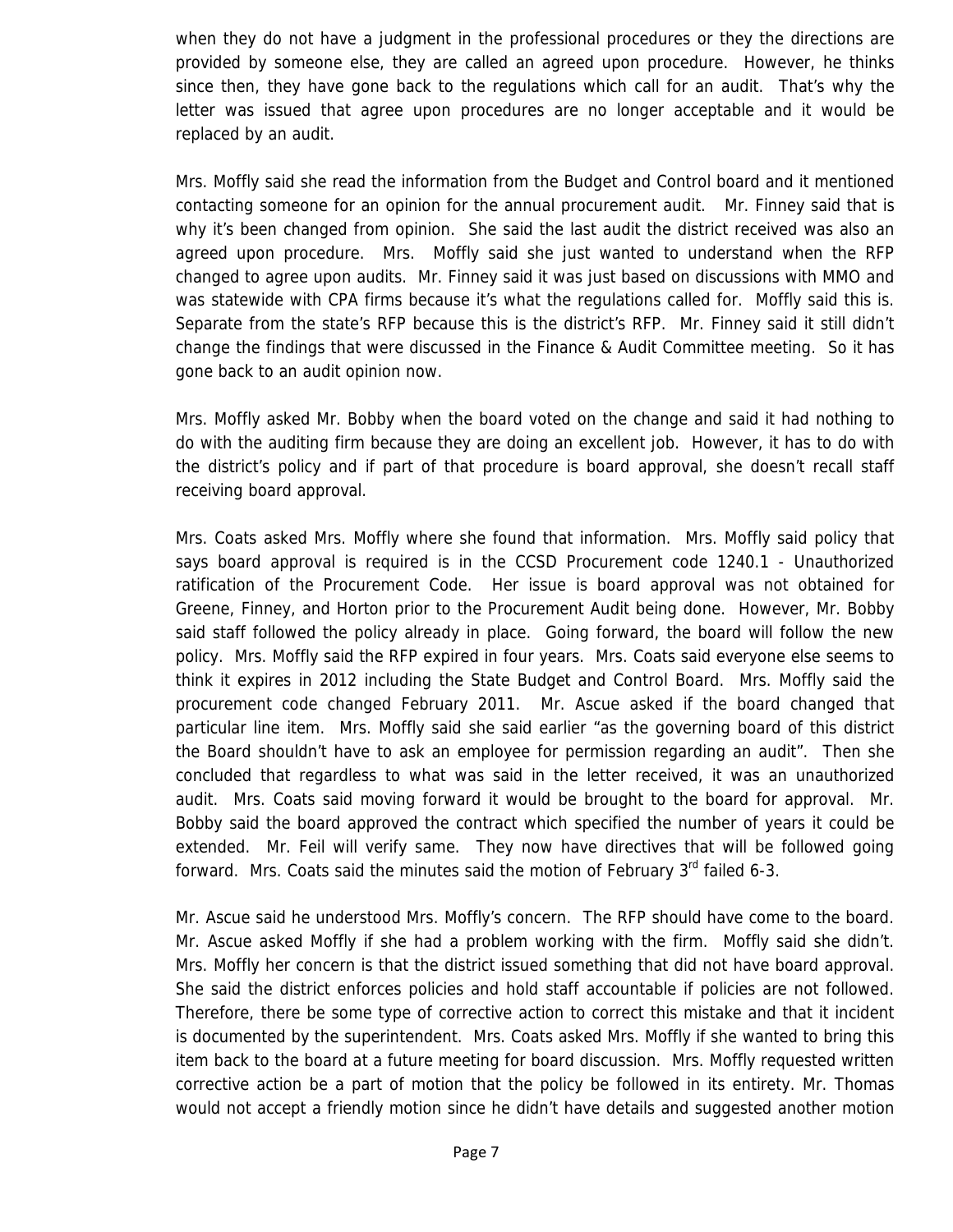could be made. The district has followed the five year that includes the two years that could be extended by the Superintendent and three by board action which comes to a total of ten years. If the board wishes to do something different, it could be done going forward.

Mrs. Moffly said when the policy changed she said the board should not have to ask for permission from a CCSD employee to get an audit. Her problem is not with the work but the procedure not being followed. Mr. Bobby said the board approved the contract with specifics on how many years it could be extended. The extension came to the board two years ago. Mrs. Coats said the minutes show that the motion failed 6-3. Mrs. Moffly said she would forward the RFP to staff. Although the state's Budget and Control Board gave the district a pass, she is concerned that the district did not follow the procedures. Normally when there is a regulation or policy change it affects the way things are done. The RFP expired in 2011. That is four years. Mrs. Coats said the state accepted that per an email received and everyone else believes the expiration date is 2012. Mrs. Moffly she said part one is there has already been an unauthorized ratification. Part two should be corrective action.

Mrs. Coats asked Mr. Bobby to respond to Mrs. Moffly's question about Greene, Finney & Horton being hired prior to an RFP. Mr. Bobby said if that's what the policy says, staff is looking at the fact that they were already in place prior the policy that was written that way. They followed the policy in place at the time the contract for services. However, when the contract for services goes out again, the procedure will already be in place.

Rev. Collins said Mrs. Moffly wanted the superintendent to comply with the code and reprimand individual that violated the policy in writing to avoid future occurrences. Mrs. Moffly said violation could be found on code 11.1-25.

Rev. Collins inquired about the 20% for Small Women and Minority Business Enterprise (SWMBE) goal and said only 11% was being done with women and minority. A year earlier staff said they'd exceed the goals. Mr. Feil said previous year there was more major construction that allowed more minority businesses to participate. Since there is less business, the number is lower. Rev. Collins asked staff to address the issue. Mr. Ascue the number would improve if the district considered all purchased services; not just construction. Rev. Collins said CCSD should find some SWMBE businesses with to get numbers up. Then he said even if the board approved this agenda item tonight, compliance could still be addressed.

**11.2: Board Travel Requests from Outgoing Board Members to Attend Conferences in October –** Mrs. Moffly moved, seconded by Rev. Collins approval of board travel requests from outgoing board members to attend conferences in October 2012. The motion was approved 6-0.

Mrs. Coats led the discussion regarding Board Travel Request from Outgoing Board Members to Attend Conferences in October. She said two members are not running for re-election. The question is should they travel to conferences that close to the last scheduled meeting. Mrs. Coats asked who the two members were. Mrs. Coats said Mrs. Oplinger and Mrs. Kandrac.

Rev. Collins suggested the board not waste time discussing similar items. Mr. Thomas said he expected board members to be respectful of taxpayers' money during board travel to